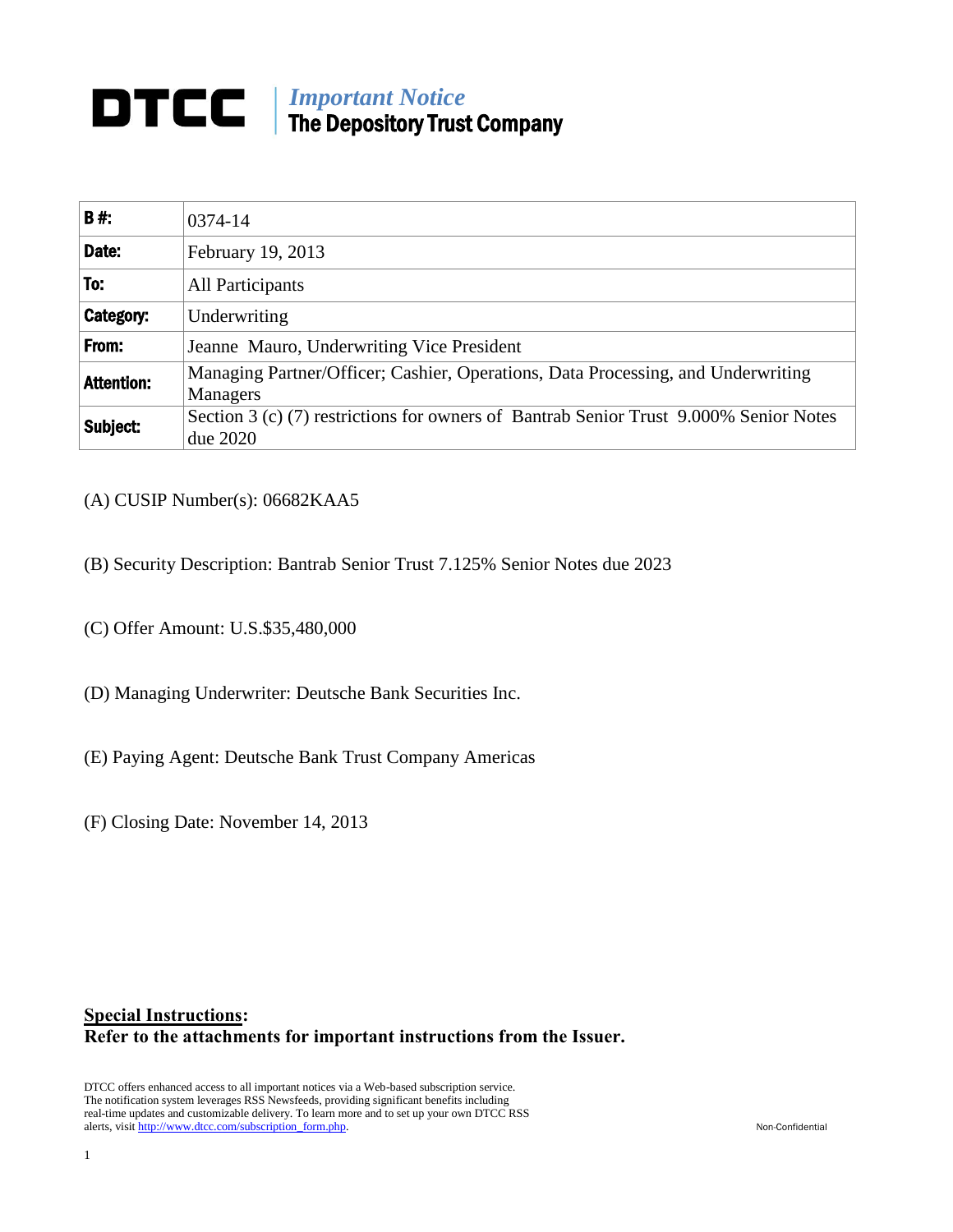Intertrust SPV (Cayman) Limited as trustee of the Bantrab Senior Trust (the "Issuer") 190 Elgin Avenue George Town, Grand Cayman KY1-9005 Cayman Islands Attention: Senior Vice President Facsimile No: +1 345 945 4757 Telephone No: +1 345 943 3100

9.000% Senior Notes due 2020

06682KAA5

The Issuer and the Initial Purchaser are putting Participants on notice that they are required to follow these purchase and transfer restrictions with regard to the above referenced security.

In order to qualify for the exemption provided by Section  $3(c)(7)$  under the Investment Company Act of 1940, as amended (the "Investment Company Act"), and the exemption provided by Rule 144A under the Securities Act of 1933, as amended (the "Securities Act"), offers, sales and resales of the 9.000% Senior Notes due 2020 (the "Securities") within the United States or to U.S. Persons may only be made in minimum denominations of \$200,000 to "qualified institutional buyers" ("QIBs") within the meaning of Rule 144A that are also "qualified purchasers" ("QPs") within the meaning of Section  $2(a)(51)(A)$  of the Investment Company Act. Each purchaser of Securities (1) represents to and agrees with the Issuer and the Initial Purchaser that  $(A)$  (i) the purchaser is a OIB who is a OP (a "OIB/OP"); (ii) the purchaser is not a broker-dealer which owns and invests on a discretionary basis less than \$25 million in securities of unaffiliated issuers; (iii) the purchaser is not a participant-directed employee plan, such as a 401(k) plan; (iv) the QIB/QP is acting for its own account, or the account of another QIB/QP; (v) the purchaser is not formed for the purpose of investing in the Issuer; (vi) the purchaser, and each account for which it is purchasing, will hold and transfer at least the minimum denomination of Securities; (vii) the purchaser understands that the Issuer may receive a list of participants holding positions in its securities from one or more book-entry depositaries; and (viii) the purchaser will provide notice of the transfer restrictions to any subsequent transferees; or (B) it is not a U.S. Person and is purchasing the Securities outside the United States and (2) acknowledges that the Issuer has not been registered under the Investment Company Act and the Securities have not been registered under the Securities Act and represents to and agrees with the Issuer and the Initial Purchaser that, for so long as the Securities are outstanding, it will not offer, resell, pledge or otherwise transfer the Securities in the United States or to a U.S. Person except to a QIB that is also a QP in a transaction meeting the requirements of Rule 144A. Each purchaser further understands that the Securities will bear a legend with respect to such transfer restrictions. See "Transfer Restrictions" in the Final Offering Memorandum dated as of November 6, 2013.

The charter, bylaws, organizational documents or securities issuance documents of the Issuer provide that the Issuer will have the right to (i) require any holder of Securities that is a